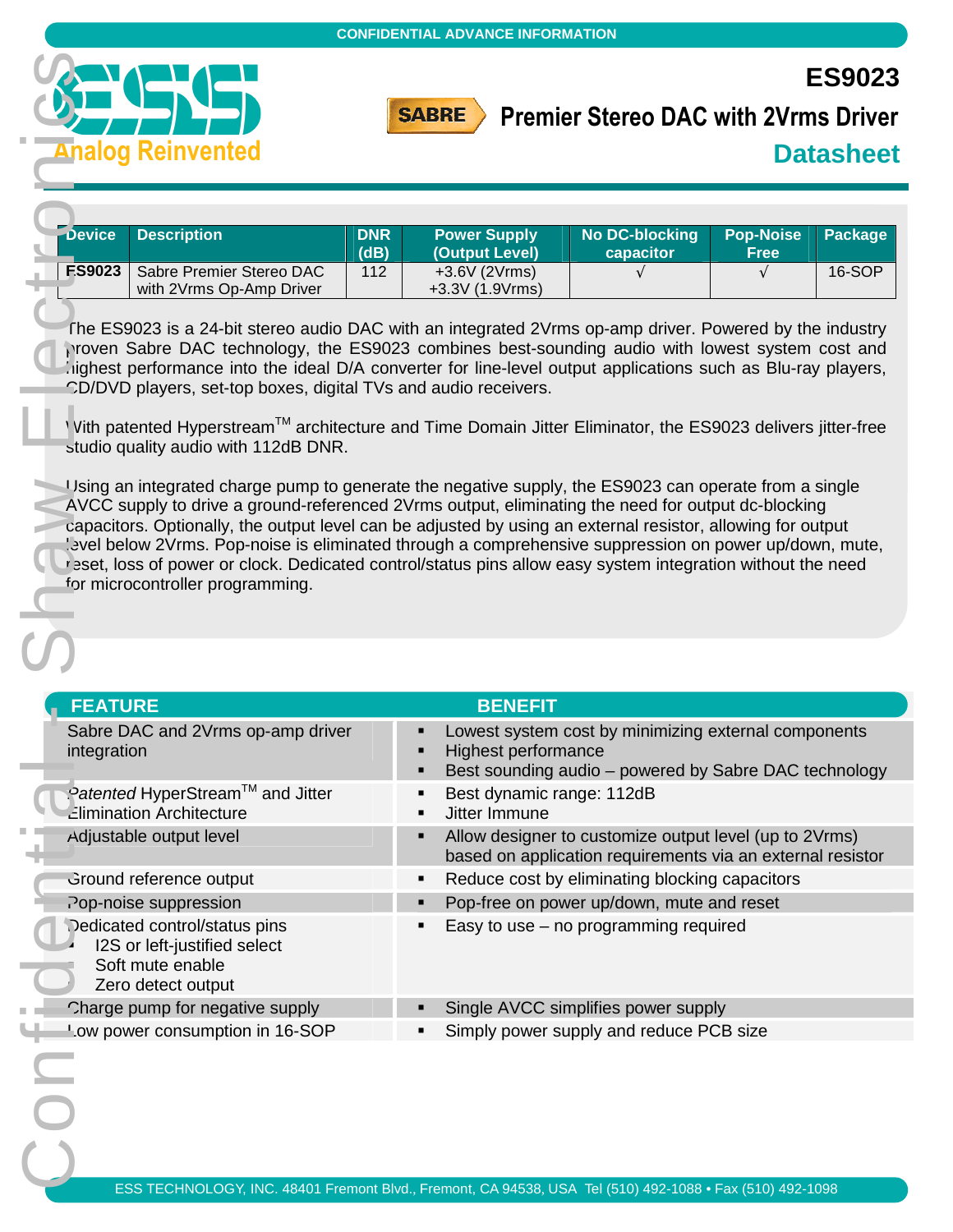

# **FUNCTIONAL BLOCK DIAGRAM**

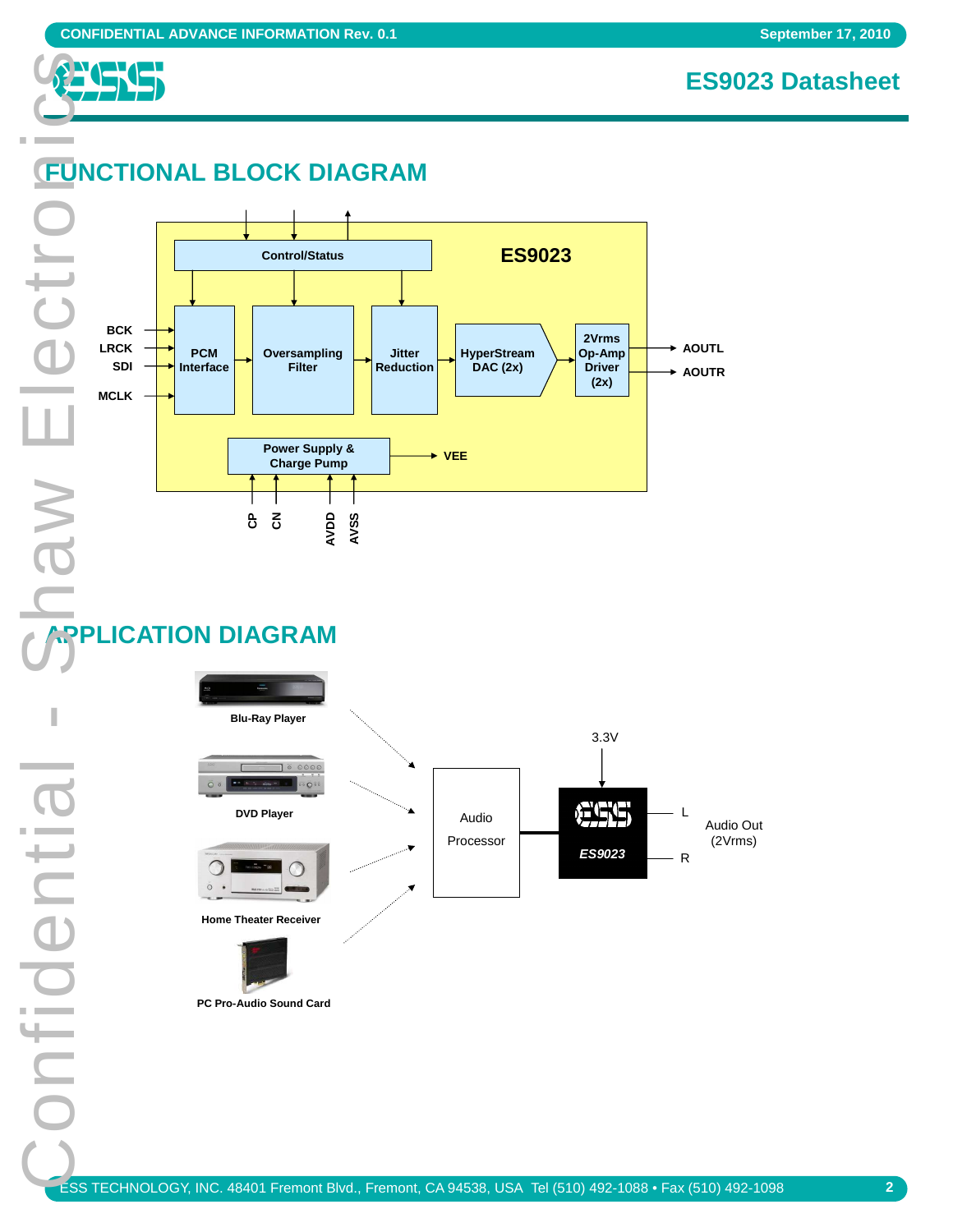



# **PIN LAYOUT**

×

 $W \in$ lectro



# **PIN DESCRIPTION**

| Pin#           | <b>Name</b>  | <b>Type</b> | <b>Pin Description</b>                              |
|----------------|--------------|-------------|-----------------------------------------------------|
|                | <b>BCK</b>   |             | <b>I2S Bit Clock</b>                                |
| $\overline{2}$ | <b>LRCK</b>  |             | I2S L/R (Word) Clock                                |
| 3              | <b>SDI</b>   |             | I2S Serial Data Input                               |
| 4              | <b>DIF</b>   |             | Input to select Left Justified or I2S data          |
| 5              | <b>AVCC</b>  | P           | <b>AVCC Power supply</b>                            |
| 6              | <b>VREG</b>  | P           | Analog Reference Output                             |
| 7              | <b>AOUTL</b> | O           | Left Analog Output                                  |
| 8              | <b>AOUTR</b> | O           | <b>Right Analog Output</b>                          |
| 9              | CP           |             | Positive Terminal of External Charge Pump Capacitor |
| 10             | CN.          |             | Negative Terminal of External Charge Pump Capacitor |
| 11             | <b>NEG</b>   | P           | <b>Negative Supply (Internally Generated)</b>       |
| 12             | <b>AGND</b>  | P           | Analog Ground                                       |
| 13             | <b>MCLK</b>  |             | Master (System) Clock                               |
| 14             | <b>DGND</b>  | P           | Ground                                              |
| 15             | MUTE_B       |             | Active Low Mute Input                               |
| 16             | ZD           | O           | Zero Detect Output                                  |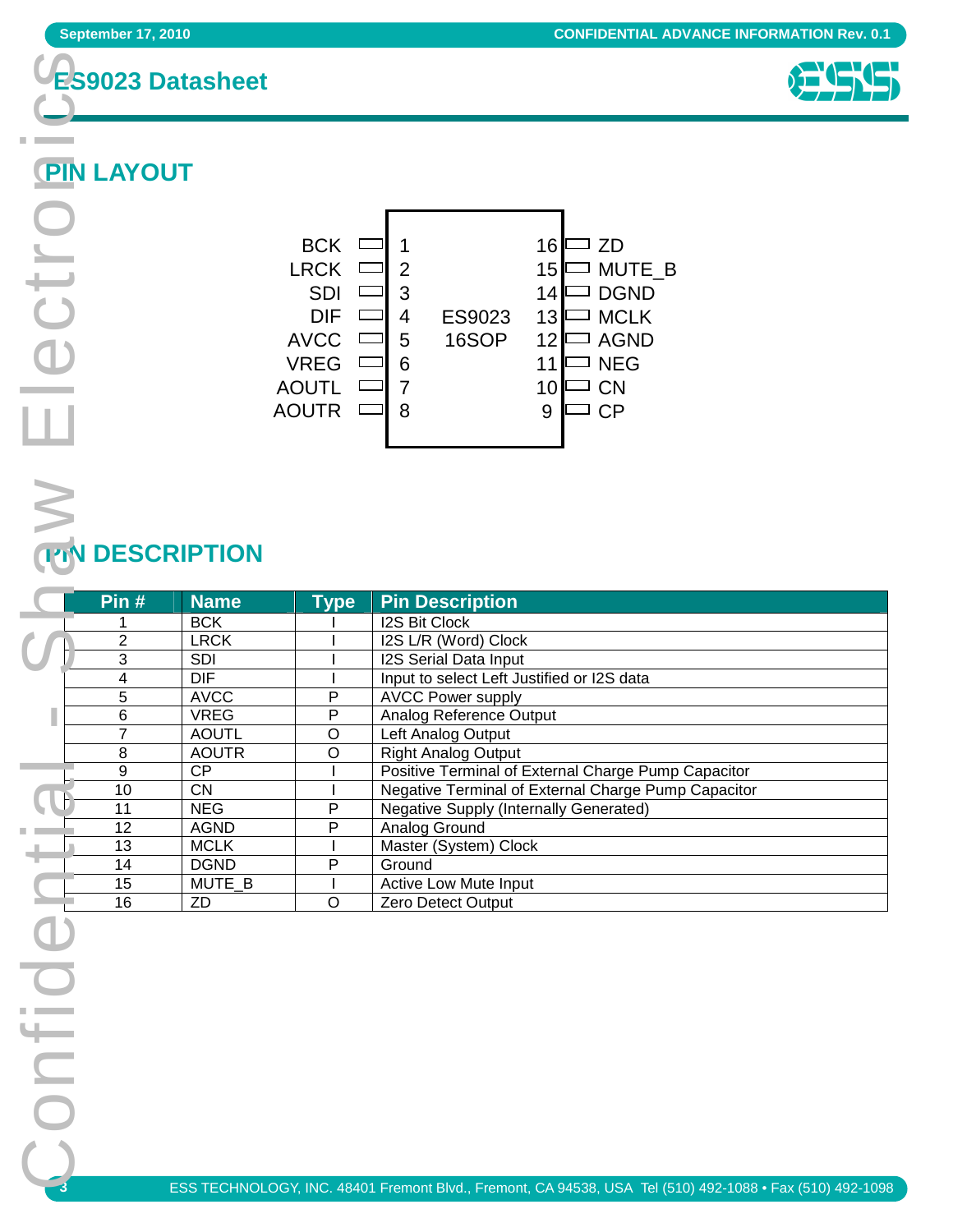

# **FUNCTIONAL DESCRIPTION**

#### **I2S Decoder:**

Run by the I2S bit clock, typically a 64FS clock, the I2S Decoder translates the incoming I2S data to 24-bit signed PCM data. If a smaller bit-width is used, the remaining is 'zero-padded'. Driving the DIF pin low will set the DAC in I2S mode while driving the pin high will set the DAC in LJ mode. Below is a timing diagram illustrating the two modes (LJ and I2S) utilized by the ES9023.



#### **Zero Detect:**

The zero-detect function outputs an external status signal (ZD) based on a zero-valued input for a given number of clock  $\sqrt{y}$  es. The ZD output signal is set high when both data channels are zero for 8192 LRCK cycles.

#### **MCLK**

Asynchronous mode: MCLK must be > 192\*fs. Synchronous mode: Please see table below for supported configurations.

| $L \sim K (kHz)$ |                   |                   |         | <b>MCLK (MHz)</b>        |         |              |        |  |
|------------------|-------------------|-------------------|---------|--------------------------|---------|--------------|--------|--|
| fs               | 128f <sub>S</sub> | 192f <sub>S</sub> | 256fs   | 384fs                    | 512fs   | <b>768fs</b> | 1152fs |  |
| 32               |                   |                   |         | 12.288                   | 16.384  | 24.576       | 36.864 |  |
| 44.1             |                   |                   | 11.2896 | 16.9344                  | 22.5792 | 33.8688      |        |  |
| 48               |                   |                   | 12.288  | 18.432                   | 24.576  | 36.864       |        |  |
| 88.2             | 11.2896           | 16.9344           | 22.5792 | 33.8688                  | 45.1584 | -            |        |  |
| 96               | 12.288            | 18.432            | 24.576  | 36.864                   | 49.152  | ٠            |        |  |
| 76.4             | 22.5792           | 33.8688           | 45.1584 | ۰                        |         |              |        |  |
| 192              | 24.576            | 36.864            | 49.152  | $\overline{\phantom{a}}$ | -       |              |        |  |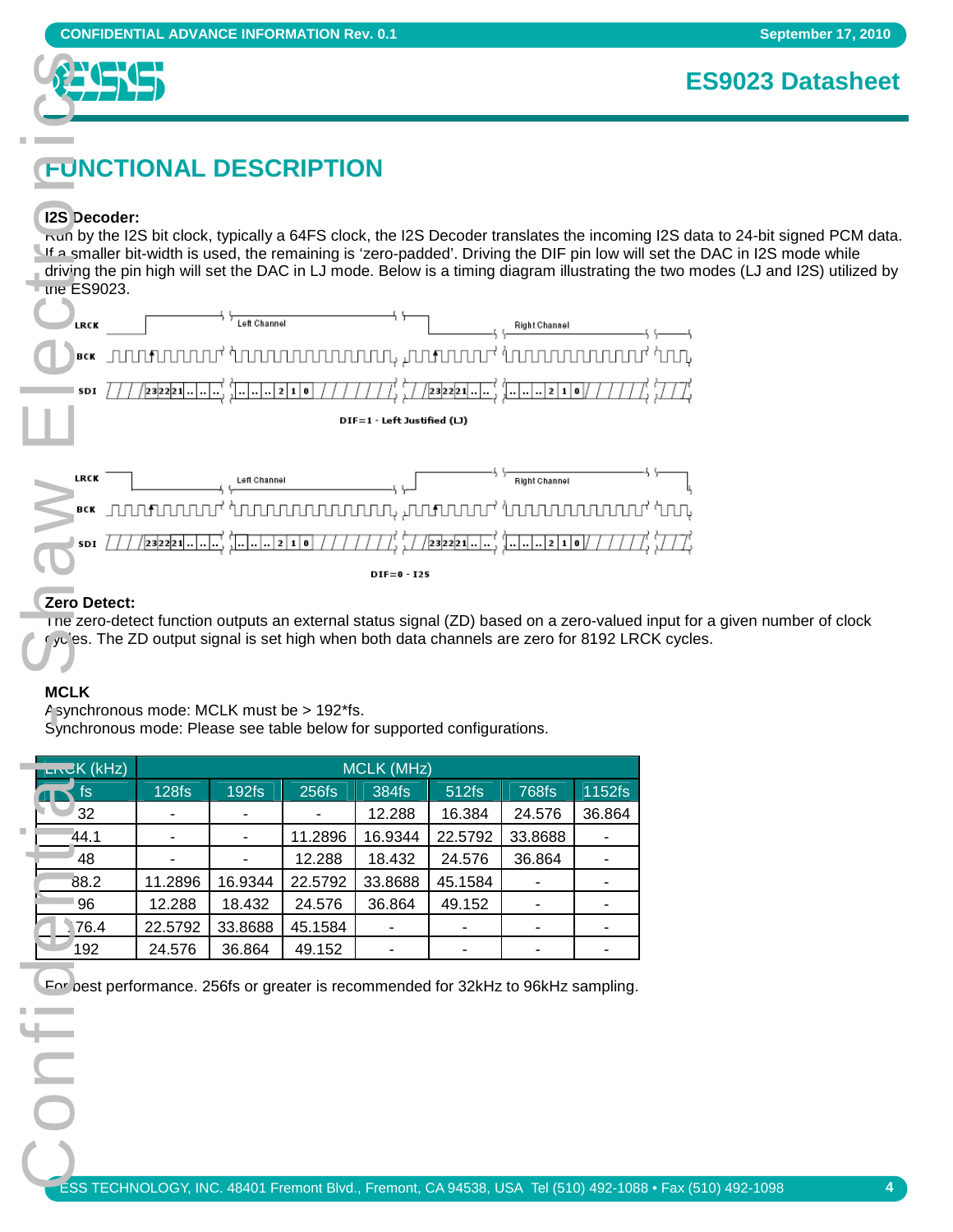



#### **MUTE\_B Pin (Active Low)**

 $\mathbb{R}^n$ 

This input pin provides the ability to slowly ramp down the audio volume, and then enter low power standby. Release of mute cause the ES9023 to emerge from low power mode and then slowly ramp the audio to provide a pop free startup.



Activation/release of the MUTE\_B input pin initiates a sequence of internal events detailed below: • On assertion of the MUTE\_B pin

- $\circ$  The output signal will ramp to the -∞ level. The ramping takes 2097024 MCLK cycles.
- o After the output signal reaches the -∞ level, analog section is turned off and the ES9023 enters a low power standby state.

On release of the MUTE\_B pin:

onfide

- o The ES9023 emerges from low power standby, starts an internal counter and activates the analog section
- o During the delay counter time, the internal charge pump and Vref stabilize.
- o When the counter reaches 32768 MCLK cycles, the audio signal is applied and the volume is ramped over 2097024 MCLK cycles to maximum.

To minimize pop noise at power up, an external circuit should be used to hold the MUTE\_B pin asserted until  $t_{DMUTE}$  (see  $p(x)$  after the power supply and MCLK are stabilized.

• This can be realized using a reset IC, an MCU GPIO pin (default to low at power-up and changed to high by software **Example 1** ater), or an RC time delay on this pin.

#### • If MUTE\_B pin is released too early, pop noise may occur due to the ramp-up of internal voltage.

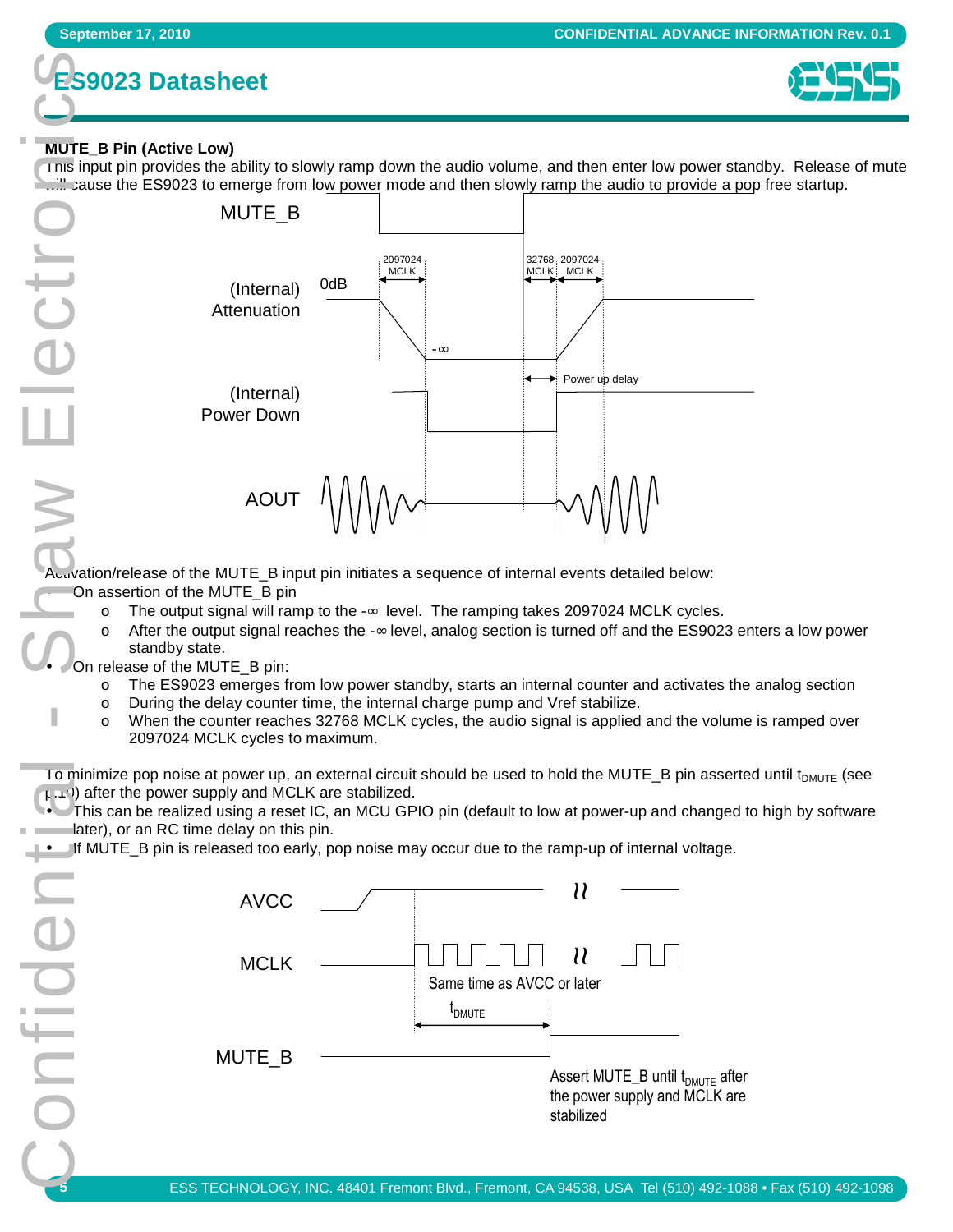

#### **DAC/OP-AMP:**

Each Hyperstream DAC is followed by an op-amp circuit for each channel. A pop suppression circuit is added on the output to eliminate any "pop" noise that may be heard during muting, un-muting, power-up and power-down sequences. In some conditions, pop noise may be audible. See the MUTE\_B pin section above.

#### **Charge Pump (Negative Voltage Generation):**

This is an analog circuit required to generate an internal negative supply. With positive and negative supplies, the op-amp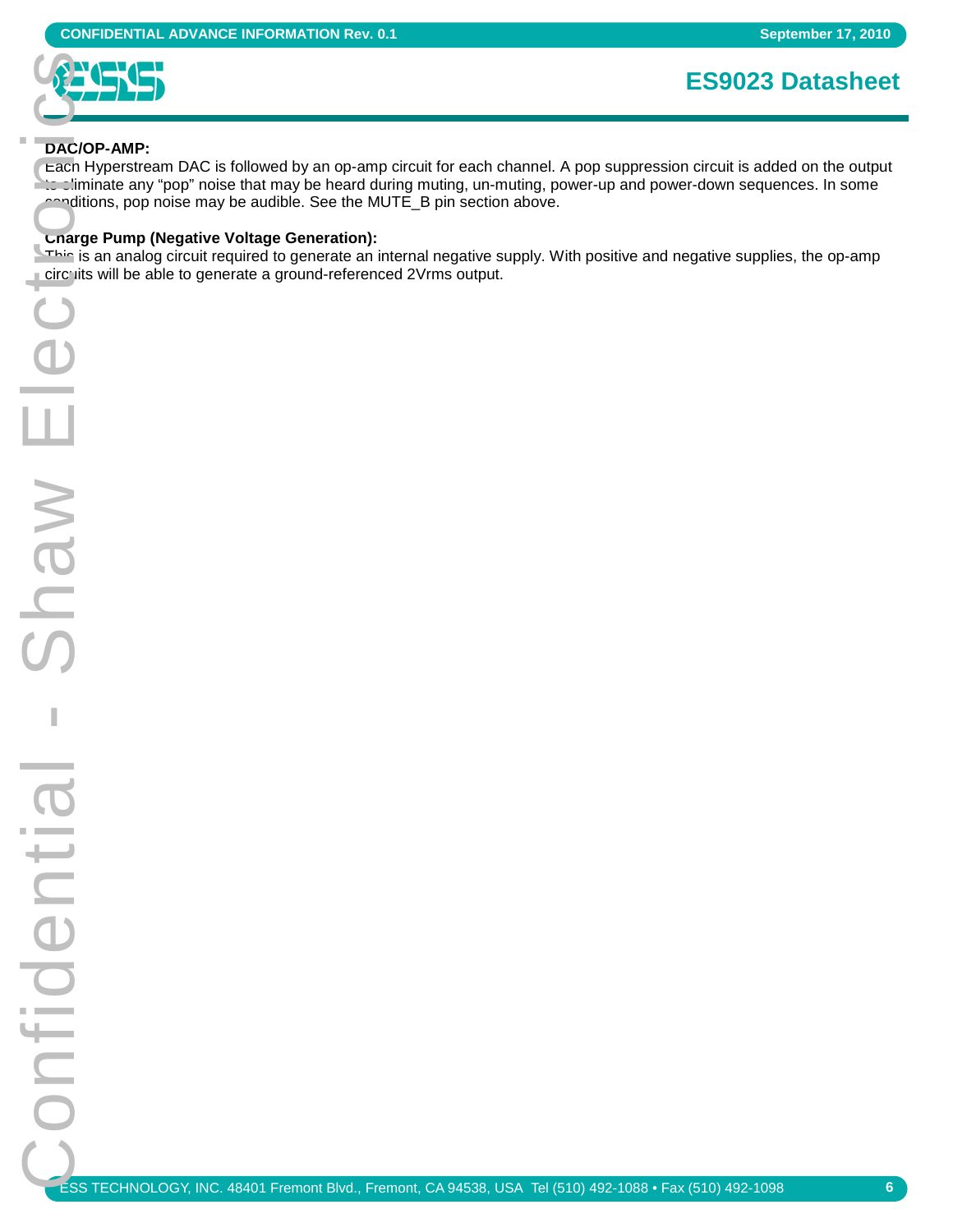$\blacksquare$ **Contract** 





# **APPLICATION DIAGRAM**

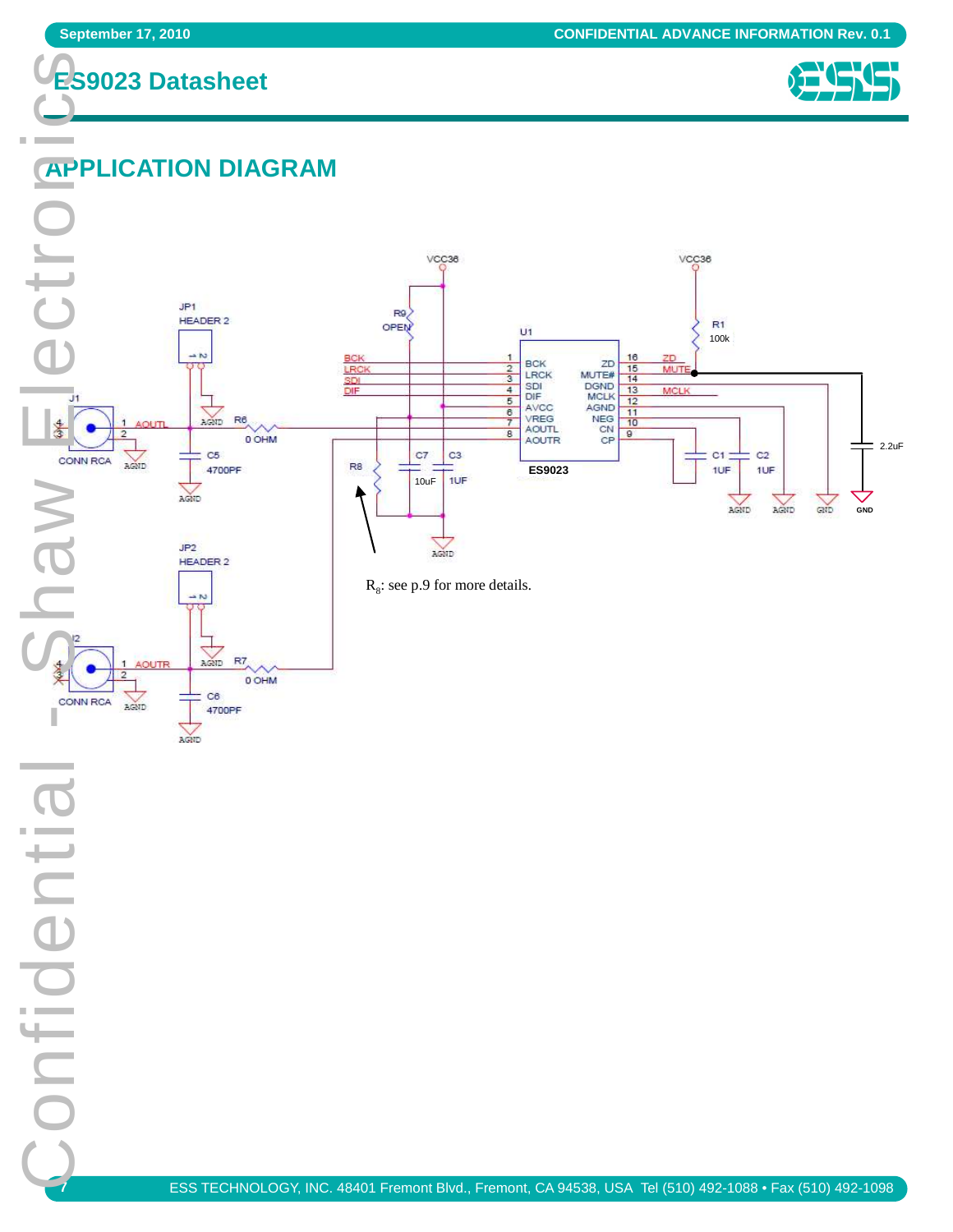

# **ELECTRICAL SPECIFICATIONS**

#### **ABSOLUTE MAXIMUM RATINGS**

| LPAREMETER                         | <b>RATING</b>                                        |
|------------------------------------|------------------------------------------------------|
| Storage temperature                | -65 $\mathrm{^{\circ}C}$ to 105 $\mathrm{^{\circ}C}$ |
| Voltage range for 5V tolerant pins | $-0.5V$ to $+5.5V$                                   |
| Vo tage range for all other pins   | $-0.5V$ to $(AVCC+0.5V)$                             |

W AF NING: Stress beyond those listed under the Absolute Maximum Ratings may cause permanent damage to the device. This is a stress rating only, and runctional operation of the device at these or any other conditions beyond those indicated in the Recommended Operating Conditions section of this specification is not implied. Exposure to the Absolute Maximum Ratings conditions for extended periods may affect device reliability.

**WARNING:** Electrostatic Discharge (ESD) can damage this device. Proper procedures must be followed to avoid ESD when handling this device.

#### **RECOMMENDED OPERATING CONDITIONS**

| <b>P</b> REMETER             |        | <b>SYMBOL   CONDITIONS</b>                                                           |
|------------------------------|--------|--------------------------------------------------------------------------------------|
| L Onerating temperature   TA |        | $0^\circ$ to 70 $^\circ$                                                             |
| l Po ver supply voltage      | I AVCC | $3.6V \pm 5%$ , 31 mA nominal (*1), or<br>$13.3V \pm 5\%, 23 \text{ mA nominal (*)}$ |

# **DC ELECTRICAL CHARACTERISTICS**

|                                                                                             | <b>CONFIDENTIAL ADVANCE INFORMATION Rev. 0.1</b>                       |                            |                                                      |                                                |        |                                                                                                                                                                                                                                                         |  |  |
|---------------------------------------------------------------------------------------------|------------------------------------------------------------------------|----------------------------|------------------------------------------------------|------------------------------------------------|--------|---------------------------------------------------------------------------------------------------------------------------------------------------------------------------------------------------------------------------------------------------------|--|--|
|                                                                                             |                                                                        |                            |                                                      |                                                |        | <b>ES9023</b>                                                                                                                                                                                                                                           |  |  |
|                                                                                             |                                                                        |                            |                                                      |                                                |        |                                                                                                                                                                                                                                                         |  |  |
|                                                                                             |                                                                        |                            |                                                      |                                                |        |                                                                                                                                                                                                                                                         |  |  |
|                                                                                             | <b>ELECTRICAL SPECIFICATIONS</b>                                       |                            |                                                      |                                                |        |                                                                                                                                                                                                                                                         |  |  |
|                                                                                             | <b>AB SOLUTE MAXIMUM RATINGS</b>                                       |                            |                                                      |                                                |        |                                                                                                                                                                                                                                                         |  |  |
| <b>PAREMETER</b>                                                                            |                                                                        |                            | <b>RATING</b>                                        |                                                |        |                                                                                                                                                                                                                                                         |  |  |
| Storage temperature                                                                         |                                                                        |                            | -65 $\mathrm{^{\circ}C}$ to 105 $\mathrm{^{\circ}C}$ |                                                |        |                                                                                                                                                                                                                                                         |  |  |
|                                                                                             | Voltage range for 5V tolerant pins<br>Vo tage range for all other pins |                            |                                                      | $-0.5V$ to $+5.5V$                             |        |                                                                                                                                                                                                                                                         |  |  |
| - -                                                                                         |                                                                        |                            |                                                      | -0.5V to $(AVCC+0.5V)$                         |        |                                                                                                                                                                                                                                                         |  |  |
|                                                                                             |                                                                        |                            |                                                      |                                                |        |                                                                                                                                                                                                                                                         |  |  |
|                                                                                             |                                                                        |                            |                                                      |                                                |        | V AF NING: Stress beyond those listed under the Absolute Maximum Ratings may cause permanent damage to the device. This is<br>conctional operation of the device at these or any other conditions beyond those indicated in the Recommended Operating C |  |  |
|                                                                                             |                                                                        |                            |                                                      |                                                |        | enn cification is not implied. Exposure to the Absolute Maximum Ratings conditions for extended periods may affect device reliability                                                                                                                   |  |  |
|                                                                                             |                                                                        |                            |                                                      |                                                |        | 'VAFNING: Electrostatic Discharge (ESD) can damage this device. Proper procedures must be followed to avoid ESD when handlin                                                                                                                            |  |  |
|                                                                                             |                                                                        |                            |                                                      |                                                |        |                                                                                                                                                                                                                                                         |  |  |
|                                                                                             | <b>RECOMMENDED OPERATING CONDITIONS</b>                                |                            |                                                      |                                                |        |                                                                                                                                                                                                                                                         |  |  |
|                                                                                             |                                                                        |                            |                                                      |                                                |        |                                                                                                                                                                                                                                                         |  |  |
| <b>P</b> REMETER                                                                            |                                                                        | <b>SYMBOL</b><br><b>TA</b> | <b>CONDITIONS</b><br>0℃ to 70℃                       |                                                |        |                                                                                                                                                                                                                                                         |  |  |
|                                                                                             | Operating temperature<br>Po ver supply voltage                         | <b>AVCC</b>                |                                                      | $3.6V \pm 5\%, 31 \text{ mA nominal (*1), or}$ |        |                                                                                                                                                                                                                                                         |  |  |
|                                                                                             |                                                                        |                            |                                                      | $3.3V \pm 5%$ , 23 mA nominal (*1)             |        |                                                                                                                                                                                                                                                         |  |  |
| <b>Note</b>                                                                                 | (*1) fs =48kHz, MCLK=27MHz, I2S input, output unloaded                 |                            |                                                      |                                                |        |                                                                                                                                                                                                                                                         |  |  |
|                                                                                             |                                                                        |                            |                                                      |                                                |        |                                                                                                                                                                                                                                                         |  |  |
|                                                                                             |                                                                        |                            |                                                      |                                                |        |                                                                                                                                                                                                                                                         |  |  |
|                                                                                             |                                                                        |                            |                                                      | <b>DC ELECTRICAL CHARACTERISTICS</b>           |        |                                                                                                                                                                                                                                                         |  |  |
|                                                                                             | Table 1 DC Electrical Characteristics                                  |                            |                                                      |                                                |        |                                                                                                                                                                                                                                                         |  |  |
|                                                                                             | <b>PARAMETER</b>                                                       |                            | <b>MIN</b>                                           | <b>MAX</b>                                     | UNIT   | <b>COMMENTS</b>                                                                                                                                                                                                                                         |  |  |
|                                                                                             |                                                                        | High-level input voltage   | $\overline{2}$                                       | <b>AVCC</b>                                    | V      | All inputs TTL levels except CLK                                                                                                                                                                                                                        |  |  |
|                                                                                             |                                                                        |                            |                                                      |                                                |        | and 5V tolerant input pins                                                                                                                                                                                                                              |  |  |
|                                                                                             |                                                                        |                            | $\overline{2}$                                       | 5.5                                            | $\vee$ | All 5V tolerant inputs                                                                                                                                                                                                                                  |  |  |
|                                                                                             |                                                                        | Low-level input voltage    | $-0.3$                                               | 0.8                                            | V<br>V | All input TTL levels except CLK<br><b>TTL</b> level input                                                                                                                                                                                               |  |  |
|                                                                                             | CLK high-level input<br>CLK low-level input                            |                            | $\overline{c}$<br>$-0.3$                             | AVCC+0.25<br>0.8                               | V      |                                                                                                                                                                                                                                                         |  |  |
|                                                                                             |                                                                        | High-level output voltage  | 3                                                    |                                                | V      | $I_{OH} = 1mA$                                                                                                                                                                                                                                          |  |  |
| <br>אט י                                                                                    |                                                                        | Low-level-output voltage   |                                                      | 0.45                                           | $\vee$ | $I_{OL} = 4mA$                                                                                                                                                                                                                                          |  |  |
| $V_{\parallel}$<br>$\rm V_{CLKH}$<br><b>V<sub>CLKL</sub></b>                                | Input leakage current                                                  |                            |                                                      | ±15                                            | μA     |                                                                                                                                                                                                                                                         |  |  |
|                                                                                             | Input capacitance                                                      | Output leakage current     |                                                      | ±15<br>10                                      | pF     | $fc = 1MHz$                                                                                                                                                                                                                                             |  |  |
| <b>SYMBOL</b><br>$\overline{V}$<br>C<br>⊔.<br>$\overline{C}$ <sup>b</sup><br>C <sub>o</sub> | CLK capacitance                                                        | Input/output capacitance   |                                                      | 12<br>20                                       |        | $fc = 1MHz$                                                                                                                                                                                                                                             |  |  |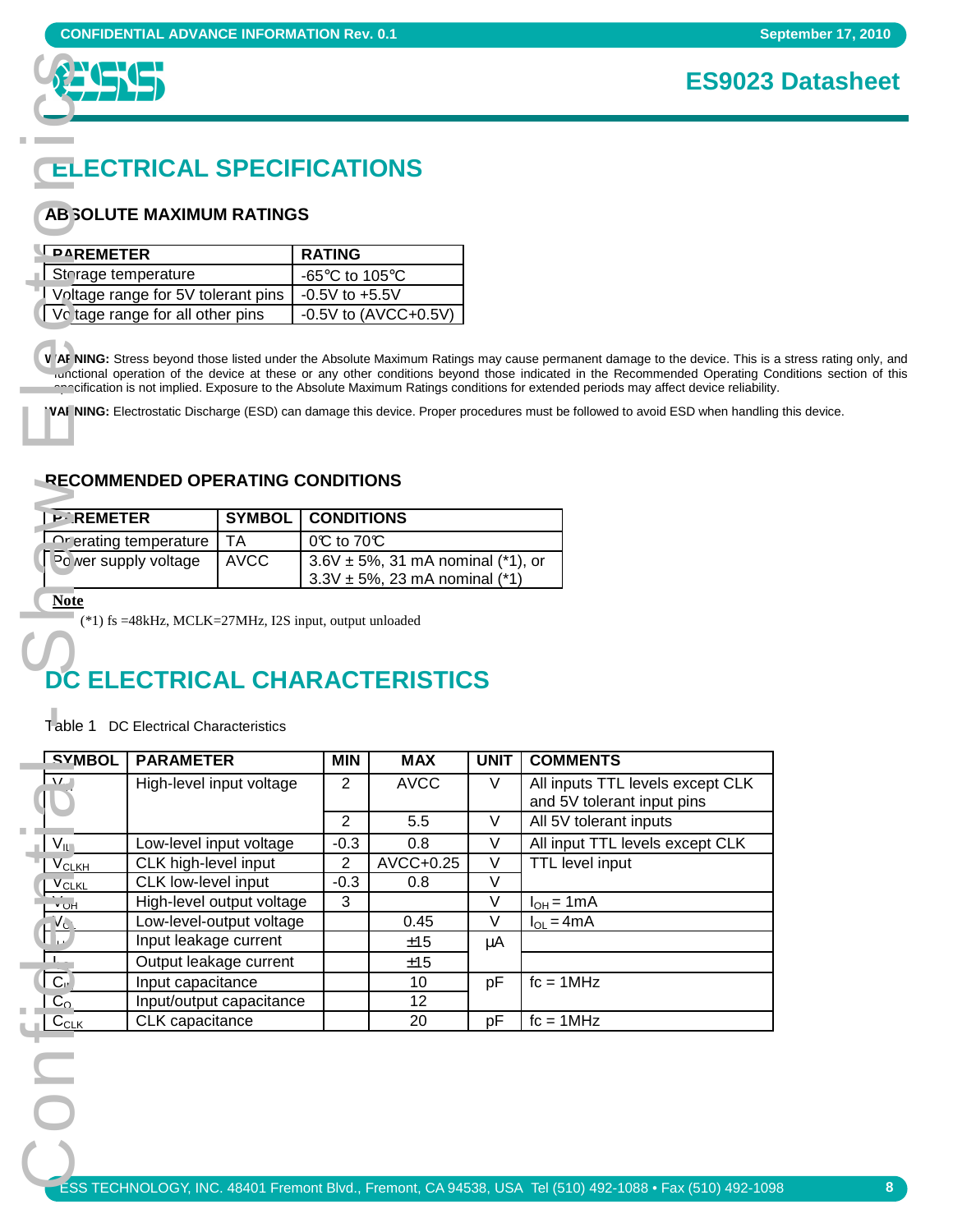



# **MCLK Timing**



| a ameter              | Symbol     | Min   | Max   | Unit |
|-----------------------|------------|-------|-------|------|
| MCLK pulse width high | <b>MCH</b> |       |       | ns   |
| MCLK pulse width low  | <b>MCL</b> |       |       | ns   |
| MCLK cycle time       | <b>MCY</b> | 20    |       | ns   |
| MCLK duty cycle       |            | 45:55 | 55:45 |      |

# **Audio Interface Timing**



| <b>Pameter</b>                           | Symbol                        | Min   | Max   | Unit |
|------------------------------------------|-------------------------------|-------|-------|------|
| <b>DCK</b> pulse width high              | $t_{\sf DCH}$                 | -20   |       | ns   |
| <b>RCK</b> pulse width low               | $\mathfrak{r}_{\textsf{DCL}}$ | -20   |       | ns   |
| <b>BCK</b> cycle time                    | $t_{\text{DCY}}$              | 44    |       | ns   |
| BCK duty cycle                           |                               | 45:55 | 55:45 |      |
| SUI/LRCK set-up time to BCK rising edge  | t <sub>DS</sub>               | 2     |       | ns   |
| 1 SL I/LRCK hold time to BCK rising edge | t <sub>он</sub>               | ◠     |       | ns   |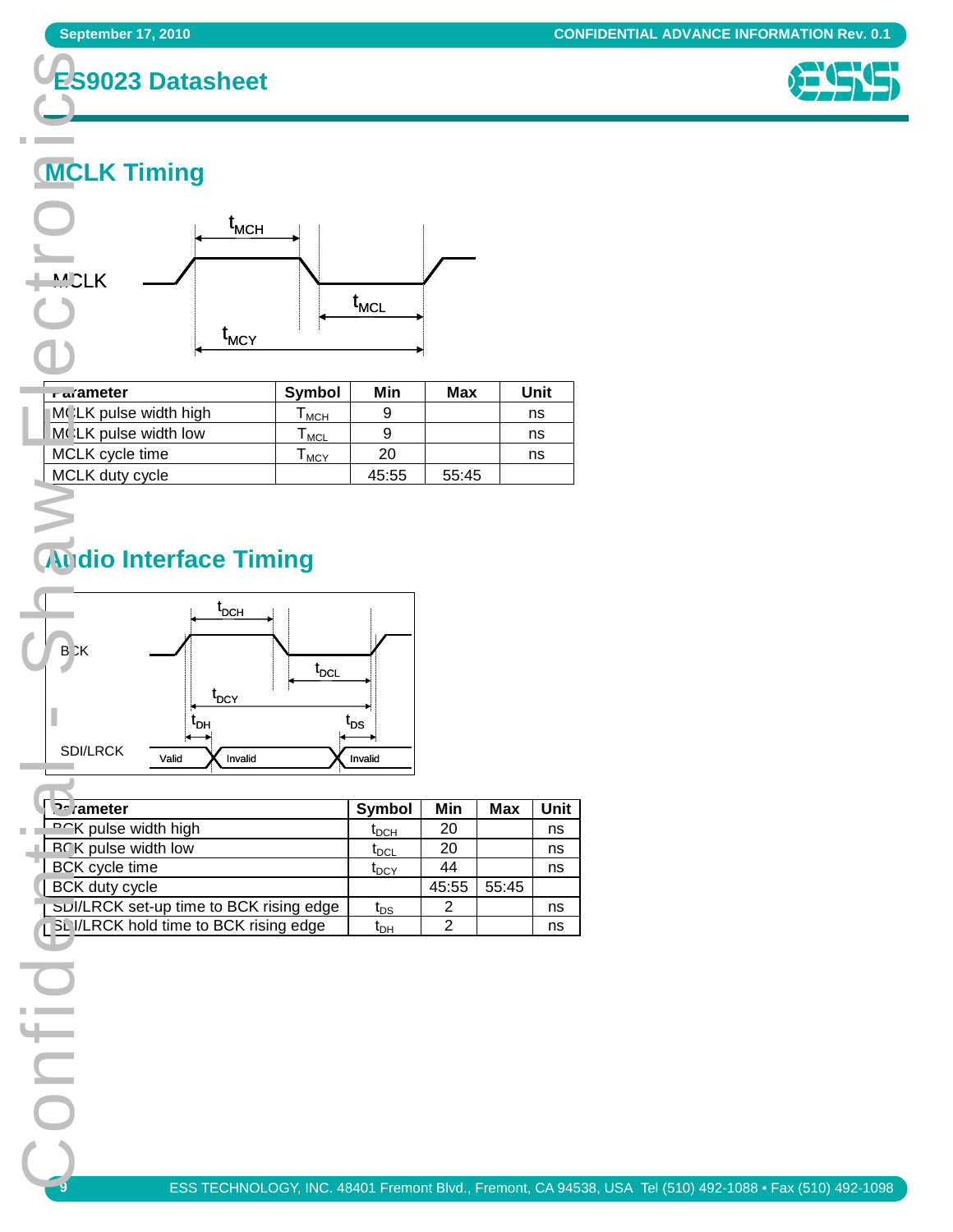

### **ES9023 Datasheet**

# **ANALOG PERFORMANCE**

| <b>CONFIDENTIAL ADVANCE INFORMATION Rev. 0.1</b>                                                                                                                                              |                    |                                                                                                                    |            |                                             |            | <b>ES902</b>                       |
|-----------------------------------------------------------------------------------------------------------------------------------------------------------------------------------------------|--------------------|--------------------------------------------------------------------------------------------------------------------|------------|---------------------------------------------|------------|------------------------------------|
| <b>ANALOG PERFORMANCE</b><br>Tost Conditions (unless otherwise stated)<br>1.<br>SNR/DNR: A-weighted over 20-22kHz in averaging mode<br>z.<br>3.<br>THD+N: un-weighted over 20-22kHz bandwidth |                    | $T_A = 25^{\circ}$ C, AVCC=3.6V, fs =44.1kHz, MCLK=27Mhz, 24-bit data, $R_L \ge 10k\Omega$ , Signal Frequency=1kHz |            |                                             |            |                                    |
| <b>FARAMETER</b>                                                                                                                                                                              | <b>SYMBOL</b>      | <b>CONDITIONS</b>                                                                                                  | <b>MIN</b> | <b>TYP</b>                                  | <b>MAX</b> | <b>UNIT</b>                        |
| PC 1 sampling rate                                                                                                                                                                            | $f_{\rm S}$        |                                                                                                                    |            |                                             | 200        | kHz                                |
| Mule Delay<br>YNAMIC PERFORMANCE                                                                                                                                                              | t <sub>DMUTE</sub> |                                                                                                                    | 500        |                                             |            | mS                                 |
| <b>DNR</b> (A-weighted)                                                                                                                                                                       |                    | -60dBFS                                                                                                            |            | 112                                         |            | $dB - A$                           |
| THD+N                                                                                                                                                                                         |                    | 0dBFS                                                                                                              |            | 0.002                                       | 0.006      | $\%$                               |
|                                                                                                                                                                                               |                    | -3dBFS                                                                                                             |            |                                             | 0.005      | $\%$                               |
| Ir terchannel Isolation                                                                                                                                                                       |                    |                                                                                                                    |            | 100                                         |            | dB                                 |
| <b>C</b> Accuracy                                                                                                                                                                             |                    |                                                                                                                    |            |                                             |            |                                    |
| Absolute DC Offset                                                                                                                                                                            |                    |                                                                                                                    |            | $<$ 4                                       |            | mV                                 |
| Output Voltage                                                                                                                                                                                | $V_{\rm O}$        | 0dBFS, AVCC=3.6V, $R_8$ =130k $\Omega$                                                                             |            | 2.0                                         |            | Vrms                               |
| Load Resistance                                                                                                                                                                               |                    | 0dBFS, AVCC=3.3V, $R_8$ =220k $\Omega$                                                                             | 5          | 1.9                                         |            | Vrms                               |
| <b>Digital Filter Performance</b>                                                                                                                                                             | $R_L$              |                                                                                                                    |            |                                             |            | $\mathsf{k}\Omega$                 |
| P iss band                                                                                                                                                                                    |                    | $\pm 0.005$ dB                                                                                                     |            |                                             | 0.454      | fs                                 |
|                                                                                                                                                                                               |                    | $-3dB$                                                                                                             |            |                                             | 0.49       | fs                                 |
| Stop band                                                                                                                                                                                     |                    | $< -115dB$                                                                                                         | 0.546      |                                             |            | dB                                 |
| <b>Group Delay</b>                                                                                                                                                                            |                    |                                                                                                                    |            | $\overline{35}$ /fs                         |            | S                                  |
|                                                                                                                                                                                               |                    |                                                                                                                    |            |                                             |            |                                    |
| $V_{O}(V_{rms})$                                                                                                                                                                              | AVCC=3.6V          | $V_{O}(V_{rms})$                                                                                                   |            | AVCC=3.3V                                   |            |                                    |
| 2.2                                                                                                                                                                                           |                    | $\times$ R <sub>C</sub> = $\infty$<br>$\overline{2}$<br>.9V<br>↓                                                   |            |                                             |            | $\times$ R <sub>C</sub> = $\infty$ |
| $-1.8$<br>←<br>Select $R_8 \le 130k\Omega$ for no clipping                                                                                                                                    |                    | 1.6<br>$\mathsf{R}_{8}(\mathsf{k}\Omega)$<br>↞                                                                     |            | Select $R_8 \le 220k\Omega$ for no clipping |            | $\mathsf{R}_{8}(\mathsf{k}\Omega)$ |
|                                                                                                                                                                                               |                    |                                                                                                                    |            |                                             |            |                                    |
|                                                                                                                                                                                               |                    |                                                                                                                    |            |                                             |            |                                    |
|                                                                                                                                                                                               |                    | $200$ TECHNOLOCY INC. 40404 Frament Plud. Frament, CA 04520, HOA. Tol (540) 402.4000 + Foy (540) 402.41            |            |                                             |            |                                    |



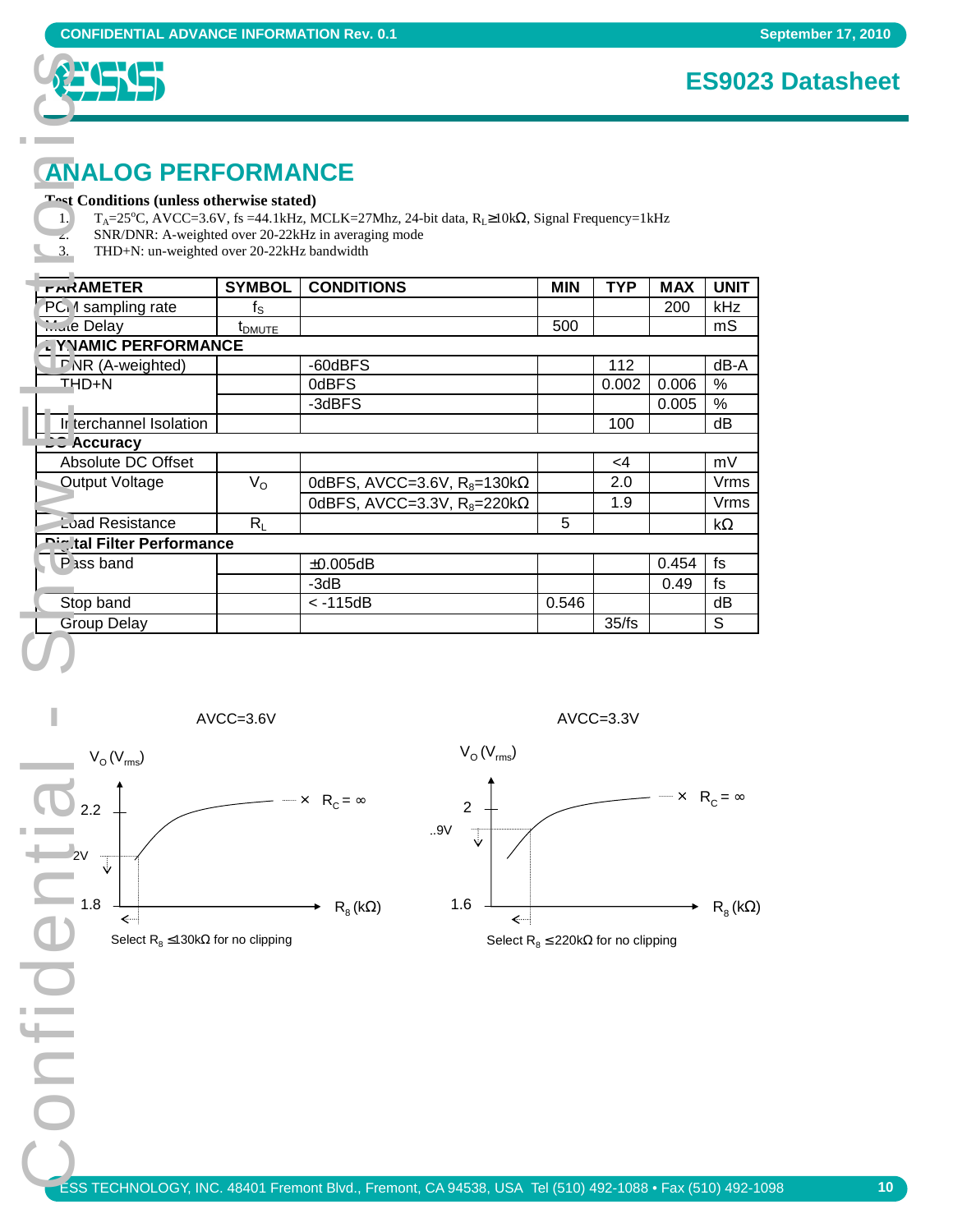

# **16 Pin SOP Mechanical Dimensions**

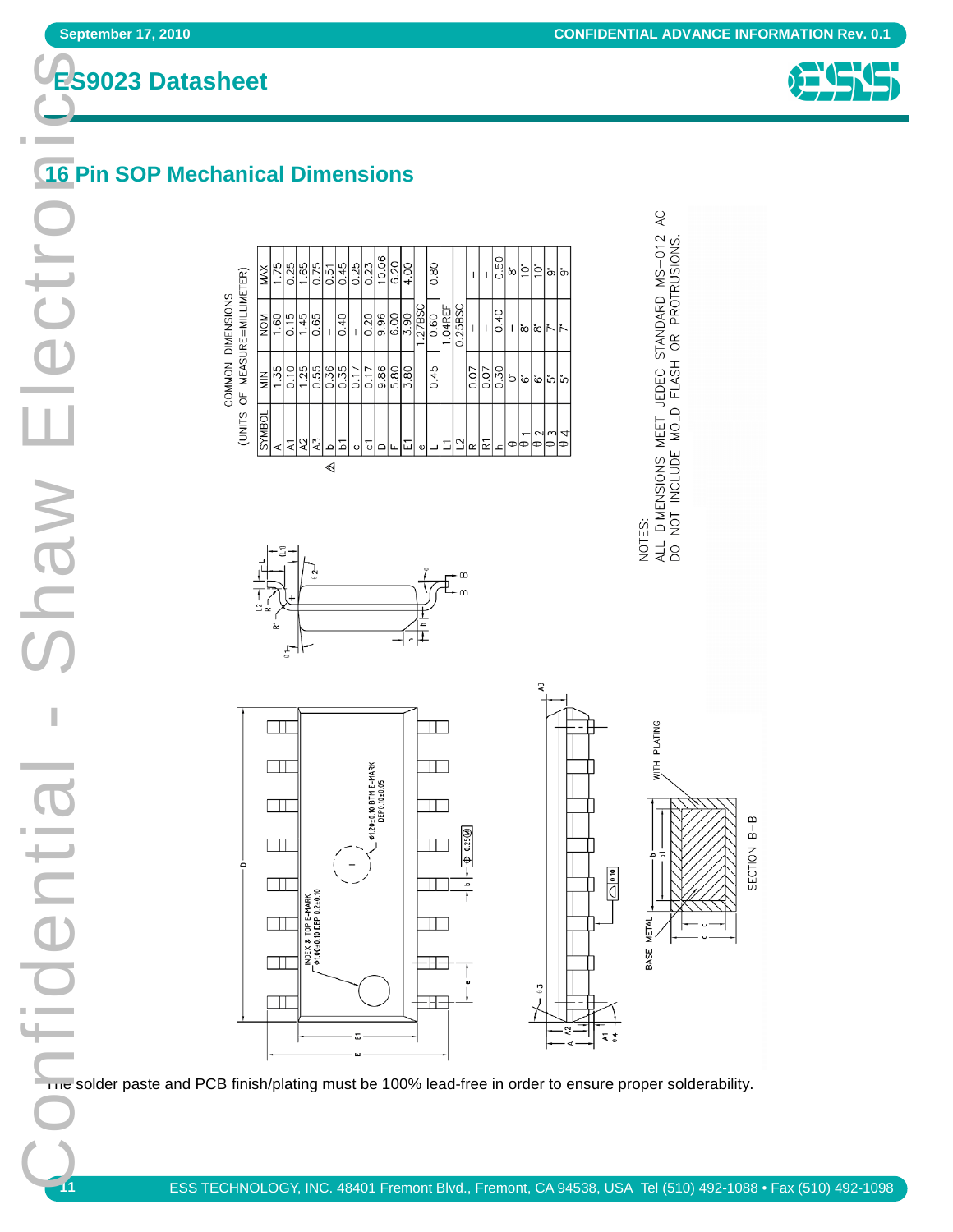

## **Reflow Process Considerations**

For lead-free soldering, the characterization and optimization of the reflow process is the most important factor you need to consider.

The lead-free alloy solder has a melting point of 217°C. This alloy requires a minimum reflow temperat ure of 235°C to ensure good wetting. The maximum reflow temperature is in the 245°C to 260°C range, depending on the package size (Table RPC- $2)$ . This narrows the process window for lead-free soldering to 10°C to 20°C.

The increase in peak reflow temperature in combination with the narrow process window makes the development of an optimal reflow profile a critical factor for ensuring a successful lead-free assembly process. The major factors contributing to the development of an optimal thermal profile are the size and weight of the assembly, the density of the components, the mix of large and small components, and

 $t$   $\epsilon$  paste chemistry being used.

F ef bw profiling needs to be performed by attaching calibrated thermocouples well adhered to the device as well as other critical locations on the board to ensure that all components are heated to temperatures above the minimum reflow temperatures and that smaller components do not exceed the maximum temperature limits (Table RPC-2).

To ensure that all packages can be successfully and reliably assembled, the reflow profiles studied and recommended by ESS are based on the JEDEC/IPC standard J-STD-020 revision D.1.

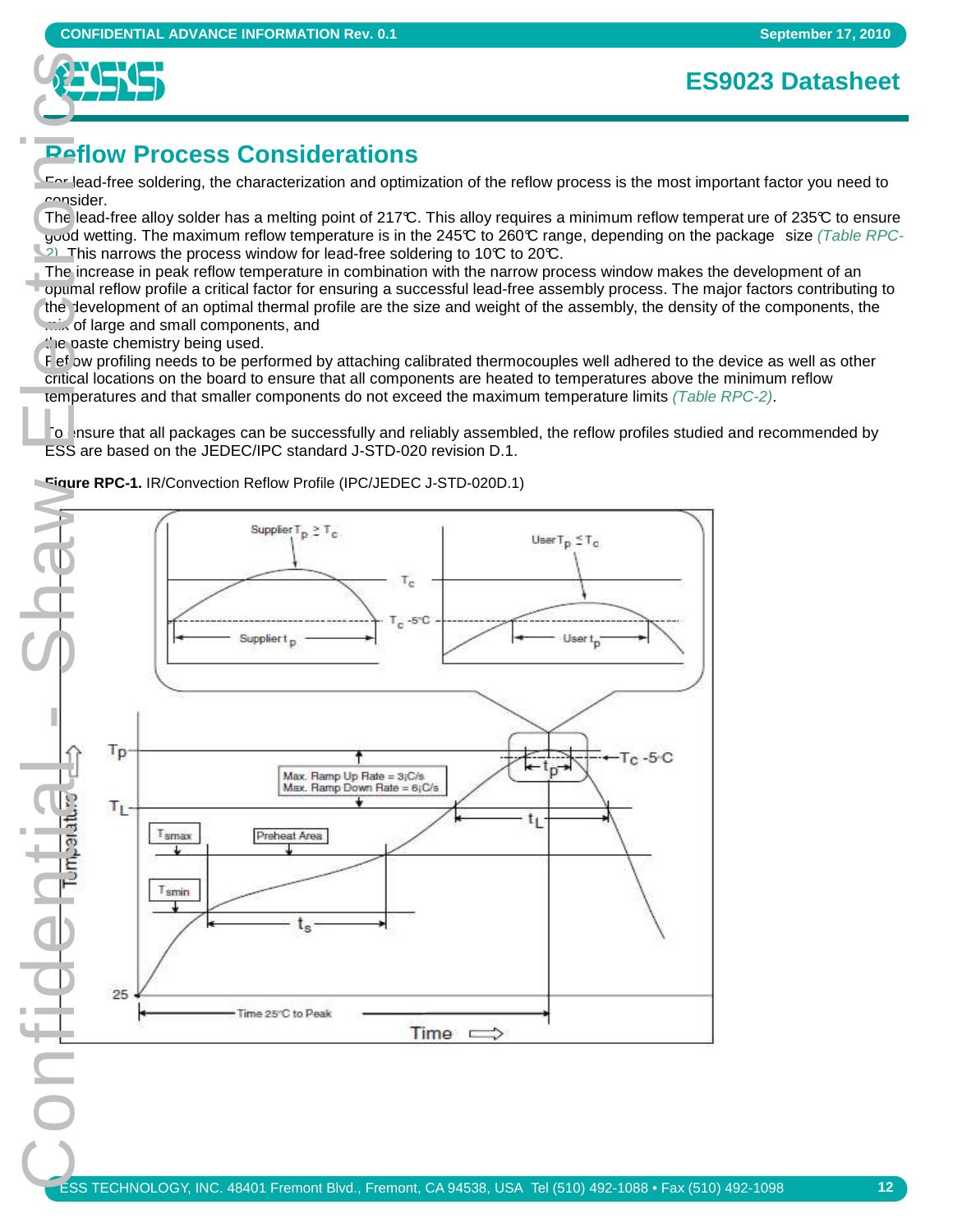# **ES9023 Datasheet**



#### **Table RPC-1 Classification reflow profile**

| <b>September 17, 2010</b>                                                                                                                                                                                                                                                             |                |                                                                                  |                                                                                                                                         | <b>CONFIDENTIAL ADVANCE INFOR</b> |  |  |
|---------------------------------------------------------------------------------------------------------------------------------------------------------------------------------------------------------------------------------------------------------------------------------------|----------------|----------------------------------------------------------------------------------|-----------------------------------------------------------------------------------------------------------------------------------------|-----------------------------------|--|--|
| <b>ES9023 Datasheet</b>                                                                                                                                                                                                                                                               |                |                                                                                  |                                                                                                                                         |                                   |  |  |
| <b>Table RPC-1 Classification reflow profile</b>                                                                                                                                                                                                                                      |                |                                                                                  |                                                                                                                                         |                                   |  |  |
| <b>Profile Feature</b><br><b>Preheat/Soak</b>                                                                                                                                                                                                                                         |                |                                                                                  | <b>Pb-Free Assembly</b>                                                                                                                 |                                   |  |  |
| Temperature Min (Tsmin)                                                                                                                                                                                                                                                               |                | 150 °C                                                                           |                                                                                                                                         |                                   |  |  |
| Temperature Max (Tsmax)<br>Time (ts) from (Tsmin to Tsmax)                                                                                                                                                                                                                            |                | 200 °C<br>60-120 seconds                                                         |                                                                                                                                         |                                   |  |  |
| Ramp-up rate (TL to Tp)                                                                                                                                                                                                                                                               |                | 3 C/second max.                                                                  |                                                                                                                                         |                                   |  |  |
| Liquidous temperature (TL)                                                                                                                                                                                                                                                            |                | 217 °C                                                                           |                                                                                                                                         |                                   |  |  |
| Time (tL) maintained above TL<br>Peak package body temperature                                                                                                                                                                                                                        |                | 60-150 seconds<br>For users Tp must not exceed the classification temp in        |                                                                                                                                         |                                   |  |  |
| (Tp)                                                                                                                                                                                                                                                                                  |                | Table RPC-2.                                                                     |                                                                                                                                         |                                   |  |  |
|                                                                                                                                                                                                                                                                                       |                | For suppliers Tp must equal or exceed the Classification<br>temp in Table RPC-2. |                                                                                                                                         |                                   |  |  |
| Time (tp)* within 5 $\mathbb C$ of the                                                                                                                                                                                                                                                |                |                                                                                  |                                                                                                                                         |                                   |  |  |
| specified                                                                                                                                                                                                                                                                             |                | 30* seconds                                                                      |                                                                                                                                         |                                   |  |  |
| classification temperature (Tc), see<br>Figure RPC-1                                                                                                                                                                                                                                  |                |                                                                                  |                                                                                                                                         |                                   |  |  |
| Ramp-down rate (Tp to TL)                                                                                                                                                                                                                                                             |                | C/second max.                                                                    |                                                                                                                                         |                                   |  |  |
| Time 25 $\mathbb C$ to peak temperature                                                                                                                                                                                                                                               |                | 8 minutes max.                                                                   |                                                                                                                                         |                                   |  |  |
| maximum.                                                                                                                                                                                                                                                                              |                |                                                                                  | * Tolerance for peak profile temperature (Tp) is defined as a supplier minimum and a user                                               |                                   |  |  |
| 1: All temperatures refer to the center of the package, measured on the package body surface that is facing up during assembly                                                                                                                                                        |                |                                                                                  |                                                                                                                                         |                                   |  |  |
| If parts are reflowed in other than the normal live-bug assembly reflow orientation (i.e., dead-bug), Tp shall be within $\pm 2 \, \mathbb{C}$ of<br>still meet the Tc requirements, otherwise, the profile shall be adjusted to achieve the latter. To accurately measure actual pea |                |                                                                                  |                                                                                                                                         |                                   |  |  |
| temperatures refer to JEP140 for recommended thermocouple use.                                                                                                                                                                                                                        |                |                                                                                  | Note 2: Reflow profiles in this document are for classification/preconditioning and are not meant to specify board assembly profiles. A |                                   |  |  |
|                                                                                                                                                                                                                                                                                       |                |                                                                                  |                                                                                                                                         |                                   |  |  |
| profiles should be developed based on specific process needs and board designs and should not exceed the parameters in Ta                                                                                                                                                             |                |                                                                                  |                                                                                                                                         |                                   |  |  |
| For example, if Tc is 260 $\mathbb C$ and time tp is 30 seconds, this means the following for the supplier and the user.<br>For a supplier: The peak temperature must be at least 260 °C. The time above 255 °C must be at least 3 0 seconds.                                         |                |                                                                                  |                                                                                                                                         |                                   |  |  |
| For a user: The peak temperature must not exceed 260 °C. The time above 255 °C must not exceed 30 seco nds.<br>Note 3: All components in the test load shall meet the classification profile requirements.                                                                            |                |                                                                                  |                                                                                                                                         |                                   |  |  |
|                                                                                                                                                                                                                                                                                       |                |                                                                                  |                                                                                                                                         |                                   |  |  |
| <b>1able RPC-2 Pb-Free Process - Classification Temperatures (Tc)</b><br><b>Package Thickness</b>                                                                                                                                                                                     | Volume mm3<350 |                                                                                  | Volume mm3 350 -                                                                                                                        | Volume mm3 > 2000                 |  |  |
| $<$ 1.6 mm                                                                                                                                                                                                                                                                            | 260 °C         |                                                                                  | 2000<br>260 °C                                                                                                                          |                                   |  |  |
| 1.6 mm - 2.5 mm                                                                                                                                                                                                                                                                       | 260 °C         |                                                                                  | 250 °C                                                                                                                                  | 260 °C<br>245 °C                  |  |  |
| $>2.5$ mm                                                                                                                                                                                                                                                                             | 250 °C         |                                                                                  | 245 °C                                                                                                                                  | 245 °C                            |  |  |
| Note 1: At the discretion of the device manufacturer, but not the board assembler/user, the maximum peak package body temperatur                                                                                                                                                      |                |                                                                                  |                                                                                                                                         |                                   |  |  |
| values specified in Table RPC-2. The use of a higher Tp does not change the classification temperature (Tc).<br>2: Package volume excludes external terminals (e.g., balls, bumps, lands, leads) and/or nonintegral heat sinks.                                                       |                |                                                                                  |                                                                                                                                         |                                   |  |  |
| Note 3: The maximum component temperature reached during reflow depends on package thickness and volume. The use of convec<br>reduces the thermal gradients between packages. However, thermal gradients due to differences in thermal mass of SMD pad                                |                |                                                                                  |                                                                                                                                         |                                   |  |  |
|                                                                                                                                                                                                                                                                                       |                |                                                                                  |                                                                                                                                         |                                   |  |  |
|                                                                                                                                                                                                                                                                                       |                |                                                                                  |                                                                                                                                         |                                   |  |  |
|                                                                                                                                                                                                                                                                                       |                |                                                                                  |                                                                                                                                         |                                   |  |  |
|                                                                                                                                                                                                                                                                                       |                |                                                                                  |                                                                                                                                         |                                   |  |  |
|                                                                                                                                                                                                                                                                                       |                |                                                                                  |                                                                                                                                         |                                   |  |  |
|                                                                                                                                                                                                                                                                                       |                |                                                                                  |                                                                                                                                         |                                   |  |  |
|                                                                                                                                                                                                                                                                                       |                |                                                                                  |                                                                                                                                         |                                   |  |  |
|                                                                                                                                                                                                                                                                                       |                |                                                                                  |                                                                                                                                         |                                   |  |  |
|                                                                                                                                                                                                                                                                                       |                |                                                                                  |                                                                                                                                         |                                   |  |  |
|                                                                                                                                                                                                                                                                                       |                |                                                                                  |                                                                                                                                         |                                   |  |  |

**Note 1:** All temperatures refer to the center of the package, measured on the package body surface that is facing up during assembly reflow (e.g., live-bug). If parts are reflowed in other than the normal live-bug assembly reflow orientation (i.e., dead-bug),  $\Gamma$ p shall be within  $\pm 2 \, \degree$  of the live-bug  $\Gamma$ p and still meet the Tc requirements, otherwise, the profile **shall** be adjusted to achieve the latter. To accurately measure actual peak package body temperatures refer to JEP140 for recommended thermocouple use.

**Note 2:** Reflow profiles in this document are for classification/preconditioning and are not meant to specify board assembly profiles. Actual board assembly profiles should be developed based on specific process needs and board designs and should not exceed the parameters in Table RPC-1. For example, if Tc is 260 °C and time tp is 30 seco nds, this means the following for the supplier and the user.

#### **Table RPC-2 Pb-Free Process - Classification Temperatures (Tc)**

| <b>Package Thickness</b> | Volume mm3<350 | <b>Volume mm3 350 -</b><br>2000 | Volume mm3 > 2000 |
|--------------------------|----------------|---------------------------------|-------------------|
| $<$ 1.6 mm               | 260 °C         | $260 \text{ C}$                 | $260 \text{ C}$   |
| $1.6$ mm - $2.5$ mm      | 260 °C         | 250 ℃                           | 245 °C            |
| $>2.5$ mm                | 250 C          | $245 \text{ C}$                 | 245 $\mathcal{C}$ |

Note 1: At the discretion of the device manufacturer, but not the board assembler/user, the maximum peak package body temperature (Tp) can exceed the values specified in Table RPC-2. The use of a higher Tp does not change the classification temperature (Tc).

**Note 3:** The maximum component temperature reached during reflow depends on package thickness and volume. The use of convection reflow processes reduces the thermal gradients between packages. However, thermal gradients due to differences in thermal mass of SMD packages may still exist.